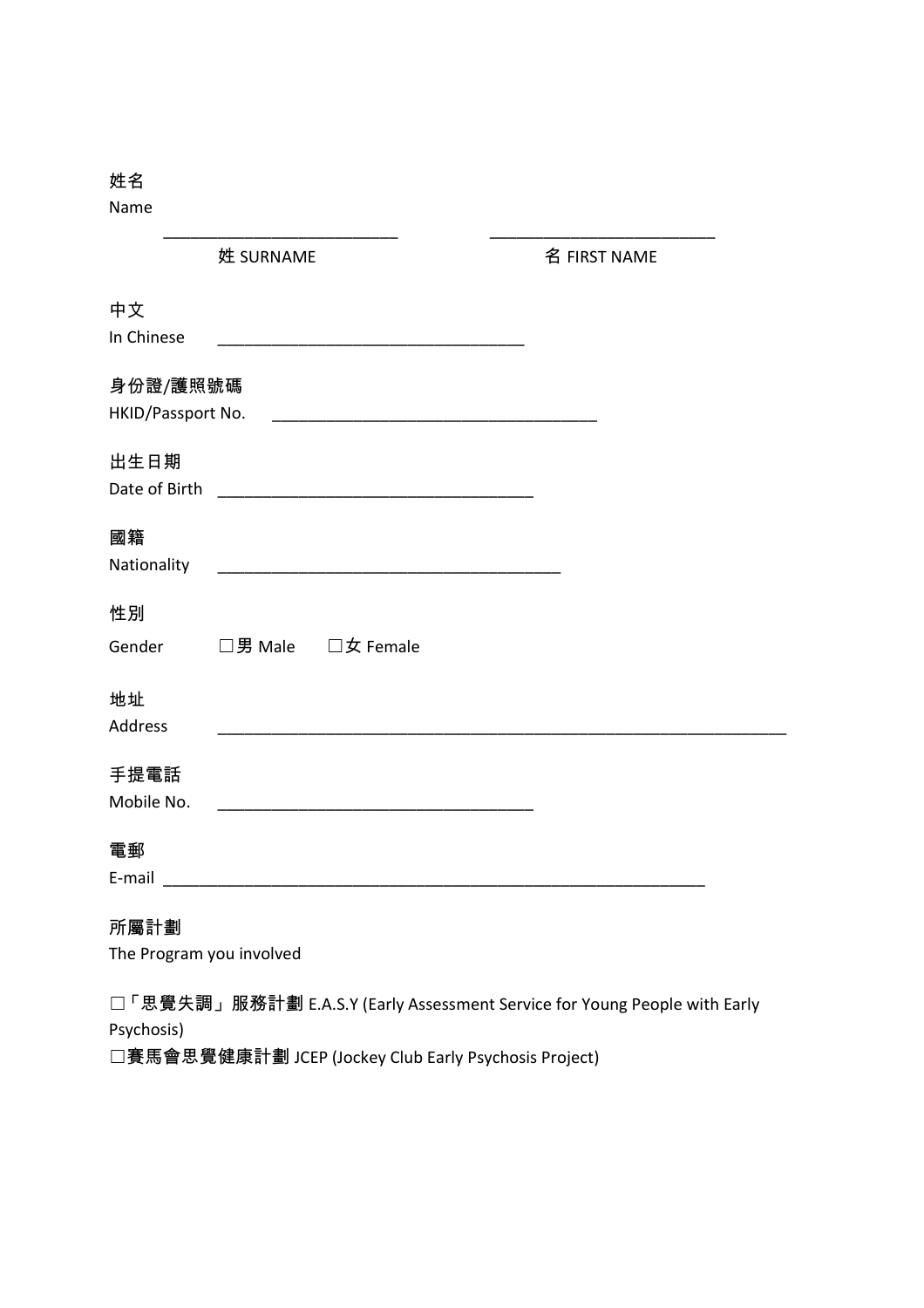# 所屬精神科門診/醫院

Outpatient Psychiatric Services/ Hospital

### 你的個案經理

Your case manager/ case intervention officer **EXACTS** 

# 緊急聯絡人姓名

Emergency Contact Person on event day (Name)

\_\_\_\_\_\_\_\_\_\_\_\_\_\_\_\_\_\_\_\_\_\_\_\_\_\_\_\_\_\_\_\_\_\_\_\_

與參加者關係 Relationship

# 緊急聯絡人手提電話

Emergency Contact Peron's Mobile No. \_\_\_\_\_\_\_\_\_\_\_\_\_\_\_\_\_\_\_\_\_\_\_\_\_\_\_\_\_\_\_\_\_

#### 聲明

Declarations

謹此聲明本人參加 FitMind 瑜伽課程及一切有關活動("該活動"), 本人願意遵守由思覺基全, 及其代理人(總稱"該大會")所訂的條文及規則, 並同意以下所列之各點:

As a condition of my being permitted to complete in the FitMind Yoga class and any ancillary event or function (collectively "Event") and in consideration of the opportunity to win prizes and collect valuables. I confirm to the Early Psychosis Foundation and its, agents (collectively "Organizers") as follows:

1. 本人是自願參加該活動和願意承擔自身的意外風險及責任, 並無權向大會及其有關 機構對本人在訓練中、往返活動場地途中、活動中發生或其引致之自身意外、死亡 或任何形式的損失索償或追討責任。

I understand that by participating in the Event there are risks of injury, death and/ or loss, I am entering the Event entirely at my own risk and responsibility. I hereby discharge the Organizers and any other individual or organization connected directly or indirectly with the Event from any responsibility in the even of my injury, death or loss of property sustained or incurred during my training for the Event, during the Event, or as a consequence of or while traveling to or from the Event.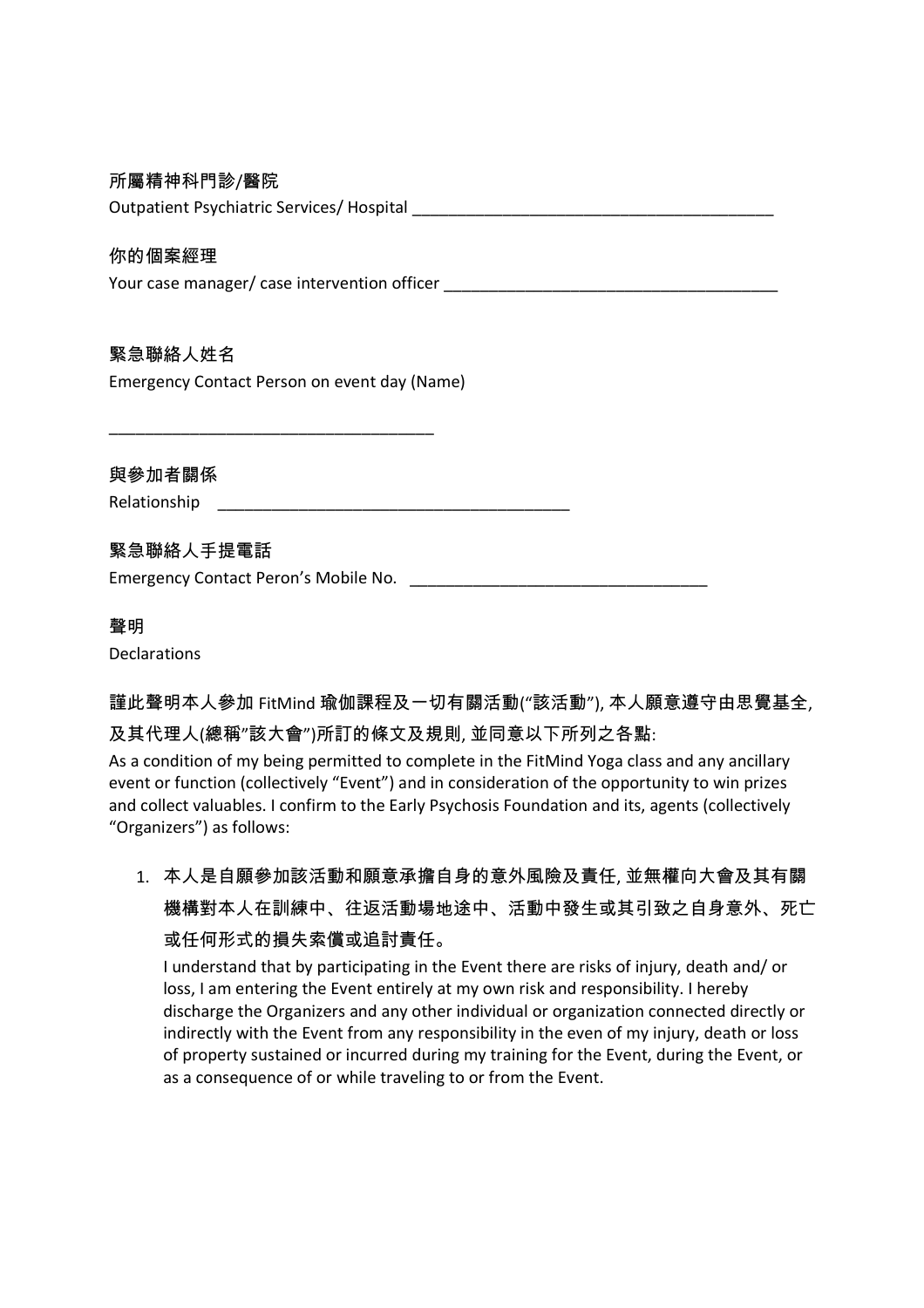2. 本人聲明本人身體健康及有能力參加該課程,並經由執業醫生確認本人之體適能合 乎參加該活動。

I am physically fit and capable of participating in the Event, and I have been advised by a qualified medical practitioner that I can so participate.

3. 本人明白及同意提供本人的香港身份證或護照給予該大會(如有需要及該大會要求 下),以作核對個人資料。

I understand and agree to provide my HKID/Passport to verify my personal details to the Organizers upon request.

# 4. 本人接受並會遵守該大會為該活動不時訂立的所有規則。

I accept and adhere to all rules and regulations that the Organizers impose from time to time for the Event.

# 5. 本人聲明在報名表上之資料完整及確實無誤。

I hereby declare that the data and information I provided on the entry form are correct, true and complete.

6. 該活動所引發的任何爭議(包括本聲明或任何參加規則的解釋和行使),該大會將擁 有最終的決定權。

In the event of dispute in respect or arising from the Event including the interpretation and application of these declarations or any rules and regulations, the decision of the Organizers shall be final, binding and conclusive.

# 參加者簽署

Participants' Signature (initials)

日期 Date \_\_\_\_\_\_\_\_\_\_\_\_\_\_\_\_\_\_\_\_\_\_\_\_\_\_\_\_\_\_\_\_\_\_\_\_\_\_\_\_\_\_\_\_

\_\_\_\_\_\_\_\_\_\_\_\_\_\_\_\_\_\_\_\_\_\_\_\_\_\_\_\_\_\_\_\_\_\_\_\_\_\_\_\_\_\_\_\_\_\_\_\_\_\_\_\_

細則及條款 Terms & Conditions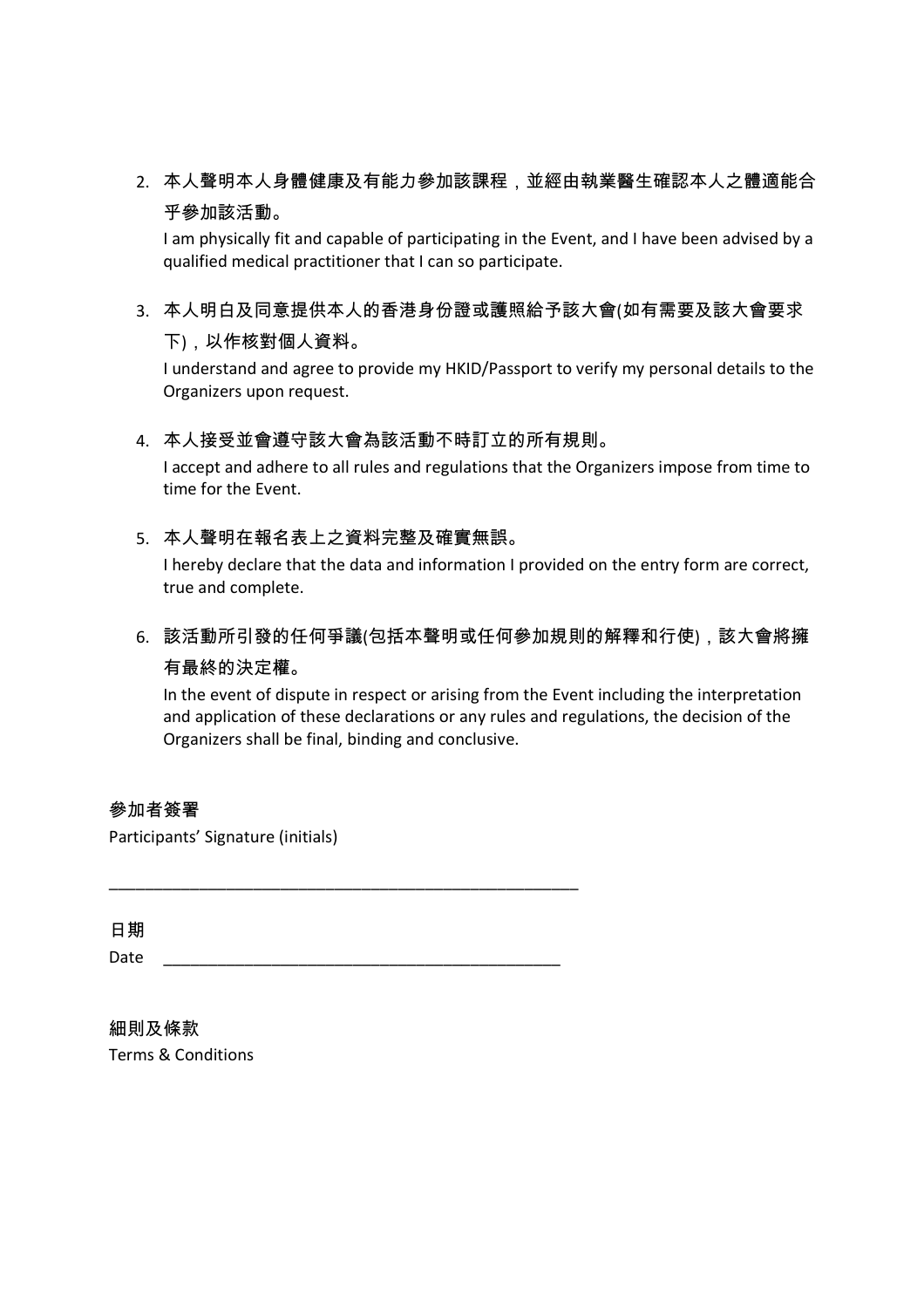1. 參加者須於活動截止日期 2014 年 3 月 14 日或之前遞交報名申請, 名額有限, 先 到先得。大會保留於報名名額已滿時,提早截止報名日期的權利,而不需作任何通 知。

Entries must be submitted no later than 28 March 2014. Entry is available on a firstcome, first-served basis. The Organizer reserves the right to close entries before the deadline without any notice once the event quota is full.

# 2. 大會保留絕對限制及拒絕接受報名的權利。

The Organizer reserves the absolute right to limit and refuse entries without reason.

- 3. 大會保留權利聯絡申請者,以電話訪問或以其他形式,査詢補充資料作報名用途。 The Organizer reserves the right to contact and to interview applicants by phone or otherwise for additional information required for matters relating to their application.
- 4. 大會保留權利 (在任何時候) 取消或更改所作的任何安排,而不需作另行通知。 The Organizer reserves the right to (at any time) cancel or change any arrangements made and to substitute alternative arrangements without prior notice.

#### 5. 在任何情況下,參加者必須聽從工作人員的指示。

Instructions by the Organizer must be followed with respect to all matters not provided herein.

6. 參加者於遞交報名時經已同意遵守及接受在此及其後所有大會所引入之活動條款及 細則。

By submitting his or her entry, each applicant agrees to observe and accept all the terms and conditions of the event contained herein and as shall from time to time be introduced by the Organizer.

#### 注意事項 Precautions

#### 切勿在酒精或藥物的影響下練習瑜伽。

Never practise any yoga techniques under the influence of alcohol or drugs.

#### 請勿在飯後或飽肚的情況下練習瑜伽。

Do not practise yoga right after meals or with full stomachs.

#### 練習瑜伽是沒有年齡限制的,請根據自己的能力去練習。

There are no age limits for practising yoga. Try your best in the practice but not over your